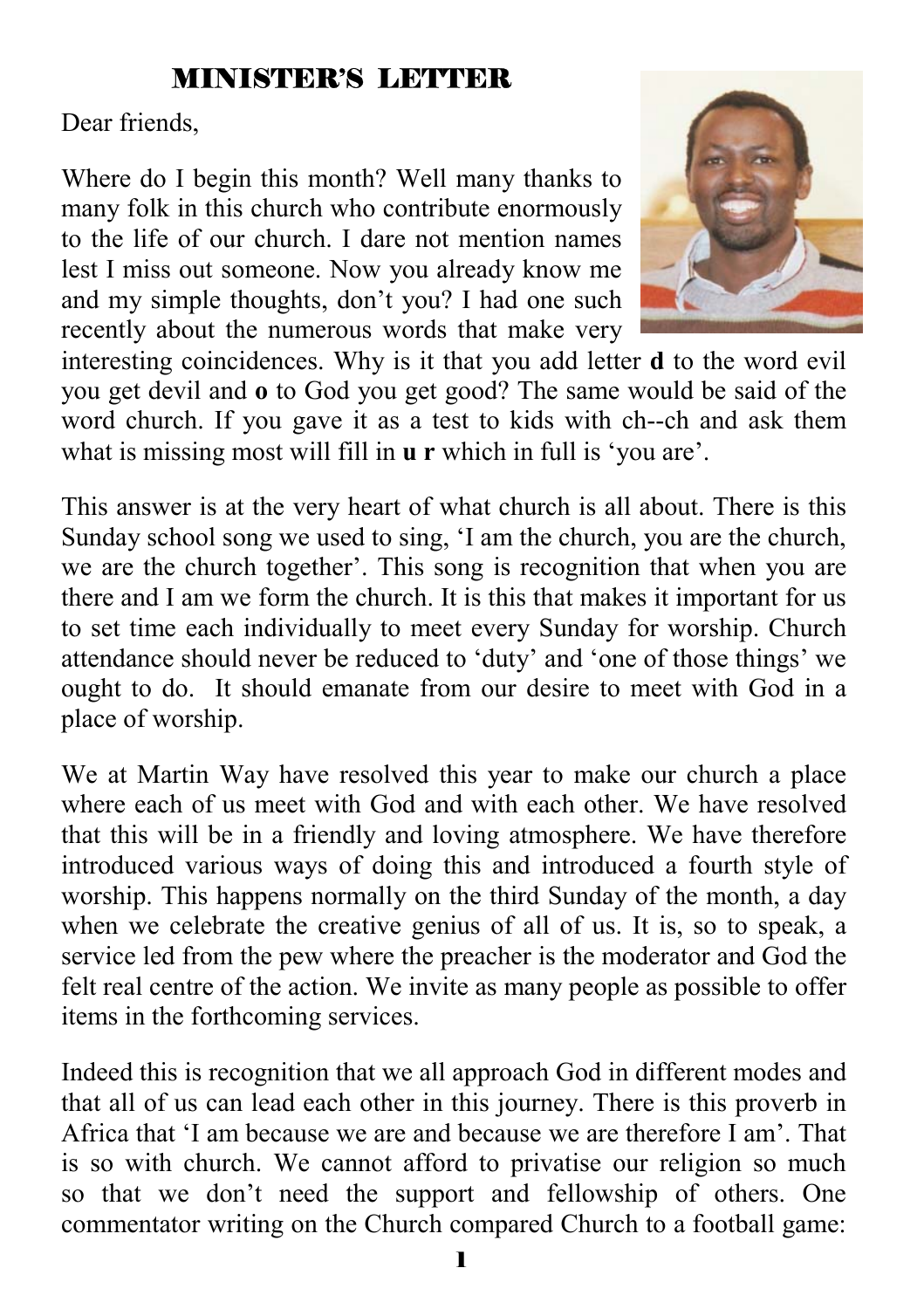22 players desperately in need of rest being watched by thousands of fans desperately in need of exercise. To what extent does that illustrate our Church life?

Usually the church is prone to two dangers. Either the Church exhausts by overdosing and overworking the willing. On the other extreme the church may become irrelevant due its feeble message and utilisation of existing talents. It becomes a one-man guitar show hence failing to address the searching questions taping the energies. When one of these happens even people who have been heavily involved in the life of the Church and taken on various responsibilities within it, could stop attending Church and drop out of the Christian community.

Church means 'community'. Church is made up of imperfect folk who recognise their need of God and are trying to live out their faith. Church 'happens' when people of faith meet together to share experiences, to pray with one another, to share one another's burdens, to encourage one another in Christian discipleship and make God's kingdom known here on earth. A Church comes alive when God, through the Holy Spirit, is at work amongst His people, giving them a hunger for worship, a desire for spiritual growth and a yearning to welcome the stranger as well as the friend.

I hope these new services do stimulate thought and action and challenge us all to consider our own commitment and send us out to do the 'work of the Church'. And when your work colleague or neighbour or family member asks you 'Why do you go to Church?' what will you tell them? Will you put them off by moaning about the Church or will you encourage them to come along? Is Martin Way a Church where you would feel at ease bringing a new person to experience Christian worship and to find true fellowship? And if not, why not? God desires His people to truly be His Body here on earth - to be His Church, reflecting His love to a needy world but to do that, He needs us all to play our part, otherwise our witness is seriously diminished.

During this Easter as we re-enact the death and resurrection of our friend and Saviour, Jesus Christ, may our love for him and hunger for each others' fellowship be rekindled to higher levels.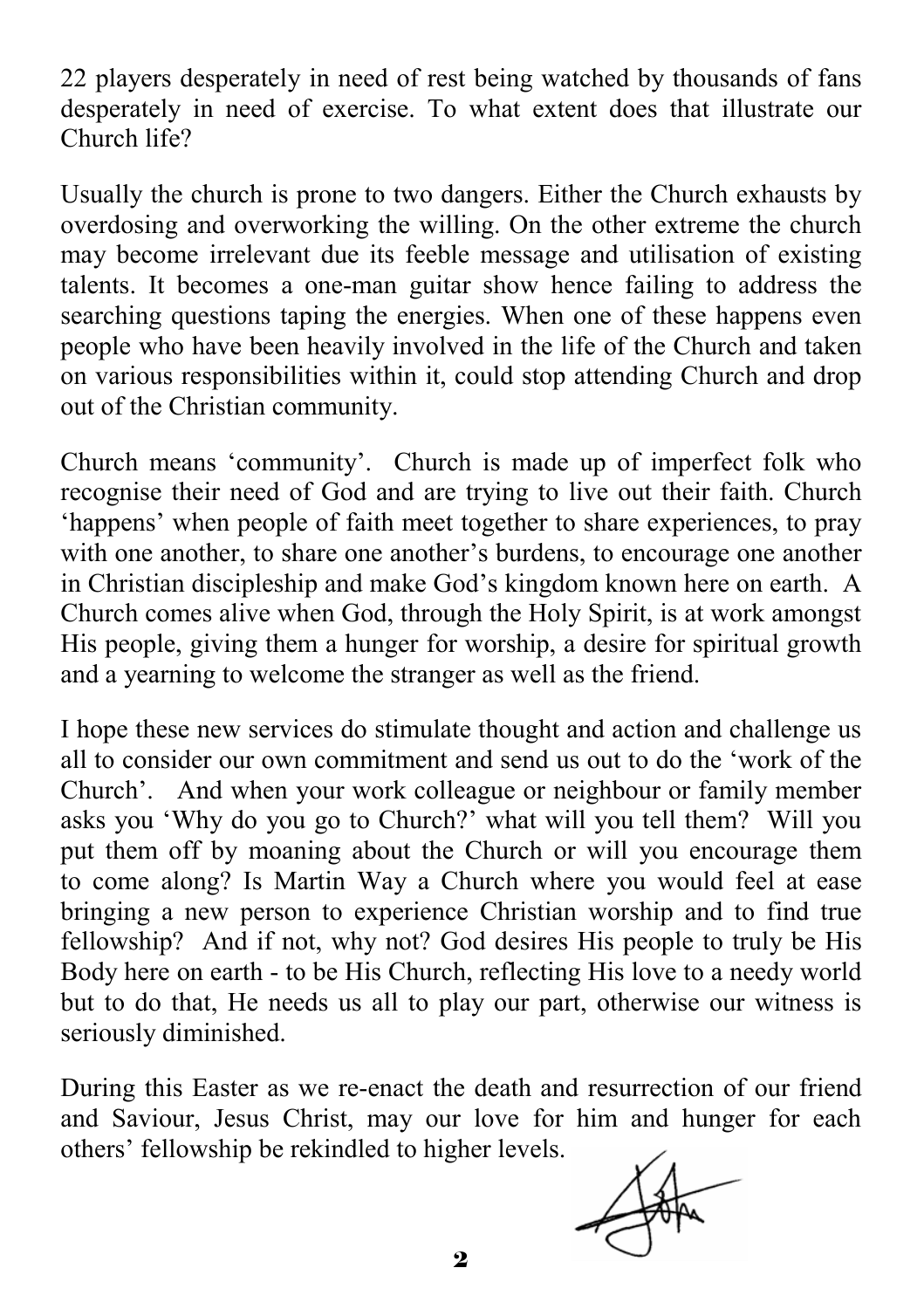## A LETTER FROM BARRIE TABRAHAM WIMBLEDON CIRCUIT SUPERINTENDENT

Dear Friends

In view of the many changes we shall shortly be seeing, it seemed appropriate to write a short letter to you all.

At present the Wimbledon Circuit has the code number of **3/13** (London South West  $= 3$ , Wimbledon  $= 13$ ), but from September we shall have the code **35/26**, so please make a note of this change!

We also welcome a few new Leaders of Worship to our churches. **Hazel Yu** and **Carol Rowles** are both training for the ministry - the former for the Methodist Church and on placement in this Circuit, the latter to be ordained this October as an 'OLM' (Ordained Local Minister) in the Church of England, and to be based at Worcester Park. **Tony Loft**, who will be no stranger to any of you, has now been given a Note to Preach and will accompany Janet Hamblin at some of her services.

On a sadder note, **Camille Troughton** has now returned with Wayne to New Zealand to be with her family. She has shown great faith and courage in her illness: we thank God for her witness in this Circuit. We also regret to announce that, for personal reasons, **Paul Harvey** has had to withdraw as a candidate for vocational training. **Rev Blanche Baker**  died recently at the age of 93; in 1974 she was one of the first women in Methodism to be ordained as a presbyter. Her funeral was held at Upper Tooting on Friday 17th March at 12.30pm. We remember all of these and hold them in our prayers.

You will all know, I am sure, that Stuart Veitch will be retiring this summer. The Methodist expression is 'sitting down', but I doubt whether he'll be doing much of that! He has been a gift from God to this Circuit and will be greatly missed. With the current shortage of presbyters, we are very fortunate to have a replacement, and will be welcoming **Margaret Adams** in September.

When **John and Faith Nyota** came to us in 2003, it was understood that they would return to Kenya for 3 months 'furlough' this year. This both to

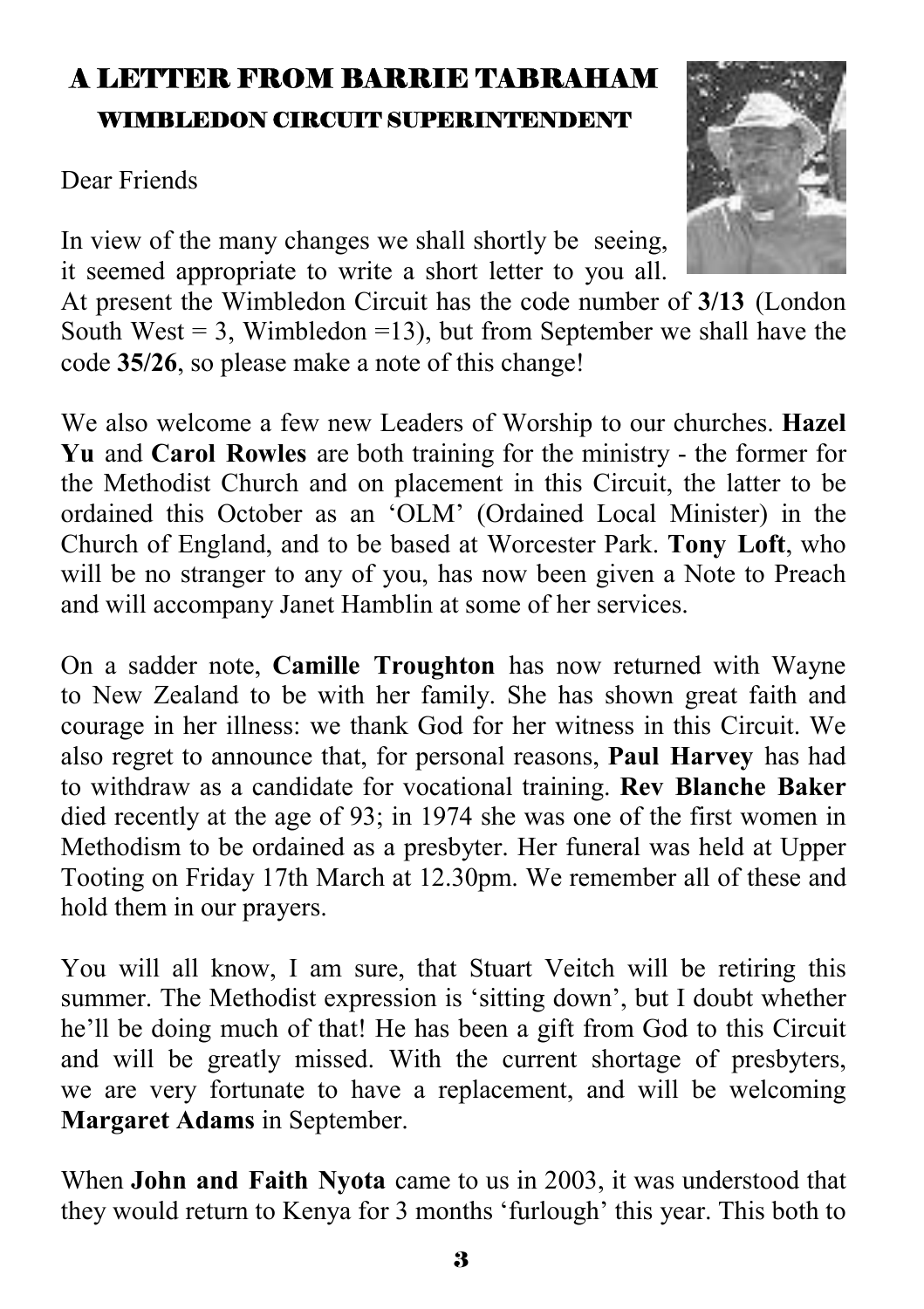give *them* a break, but also to allow Njeri and Kimathi to keep in touch with their roots. Very graciously, they are staggering their visit, so that John will be in Kenya from June to August, whilst Faith (and the children) will be there from July to September. The summer months may therefore find us rather stretched, but we shall survive, and we thank *all* our preachers, both lay and ordained, for the services they offer - no pun intended!

Please note that we are planning a **Circuit Workshop** entitled '**Fresh Expressions**' to be led by **Andy Frost** on **Sunday 4th June at 2.30pm** - probably at Martin Way. Details to follow, but it will focus on the mission strategy of our churches. I hope as many as possible will be able to attend.

Finally, may God bless all you do in his name,

*Barrie*

#### WOMAN'S WORLD DAY OF PRAYER

 $\frac{-1}{0}$  < 0 > -

Over 170 people attended this year's three services that were held on the Woman's World Day of Prayer, which was Friday 3rd March, including the Mayor and local members of Parliament. There were a number of reports back to the Committee, all of which indicated it was very well received by all who attended.



Sincere thanks to all who generously gave their time for all three of the services. Karen Smith in the morning; Faith Nyota, Graham, Valerie, Doreen O'Donaghue, Gwen Edwards in the afternoon; Anne Anker-Smith leading our own evening service together with Faith, Margaret Sephton, Pauline, Rosemary, Jane Bryan, Gwen Edwards; Janet for putting a choir together at short notice; Derek showing South Africa slides at all the services and of course those who attended.

 *Mary Heaton*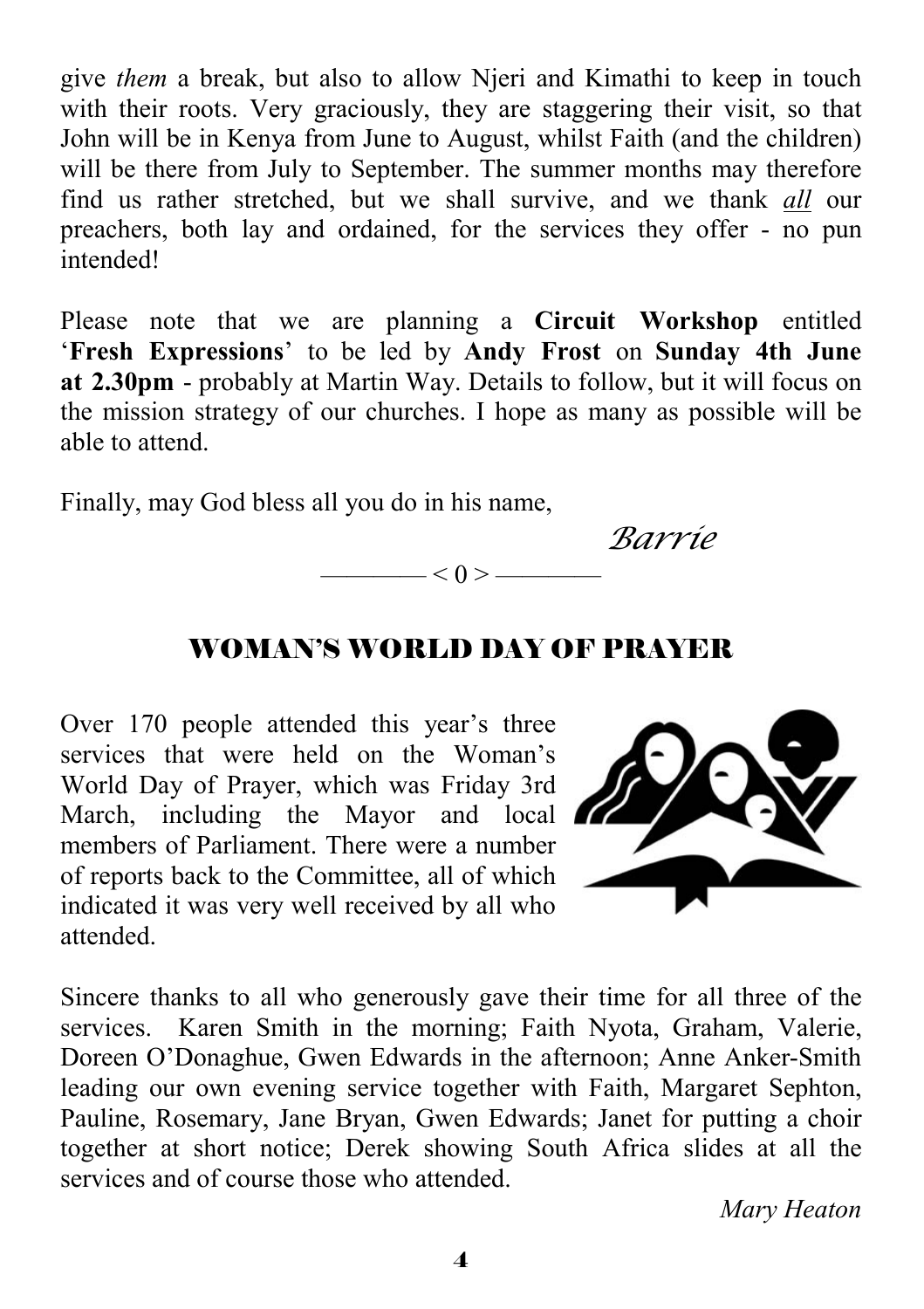## FAIRTRADE RECIPES Fairtrade Chocolate Cake

#### *By Jane Asher*

*For the chocolate cake mixture:* 150g butter 7 eggs, separated 175g dark Fairtrade chocolate, melted 125g self-raising flour, sifted



150g caster sugar, plus another 50g for meringue

#### *For the buttercream:*

100g butter, softened

175g icing sugar, sifted

1 tablespoon of Fairtrade ground coffee, or 1½ teaspoons of Fairtrade instant coffee, or 1½ teaspoons of Fairtrade cocoa powder

#### *For the chocolate cake:*

- **Preheat oven to 190 °C / 375 °F/ Gas Mark 5.**
- Grease and line the base of a deep 23cm round cake tin.
- Cream butter and sugar until light and fluffy, then beat in egg yolks one at a time, and then stir in the melted Fairtrade chocolate.
- Whisk egg whites until stiff, then fold in sugar to make meringue.
- Alternately fold in flour and meringue to the chocolate mix.
- **•** Transfer mix to tin and bake for 45-55 minutes, or until the cake is firm to touch and a skewer can be withdrawn cleanly.
- Leave to cool in the tin, then transfer to a cooling rack until cold.
- Split cake in half and fill with Fairtrade coffee or chocolate buttercream.

#### *For the buttercream*

- Infuse the ground coffee in a tablespoon of boiled water, then strain; or dissolve the instant coffee or cocoa in half a teaspoon of boiling water.
- Beat the butter until light and fluffy.
- Add the icing sugar to the mix a little at the time, beating well in between.
- Gradually beat in the coffee or cocoa.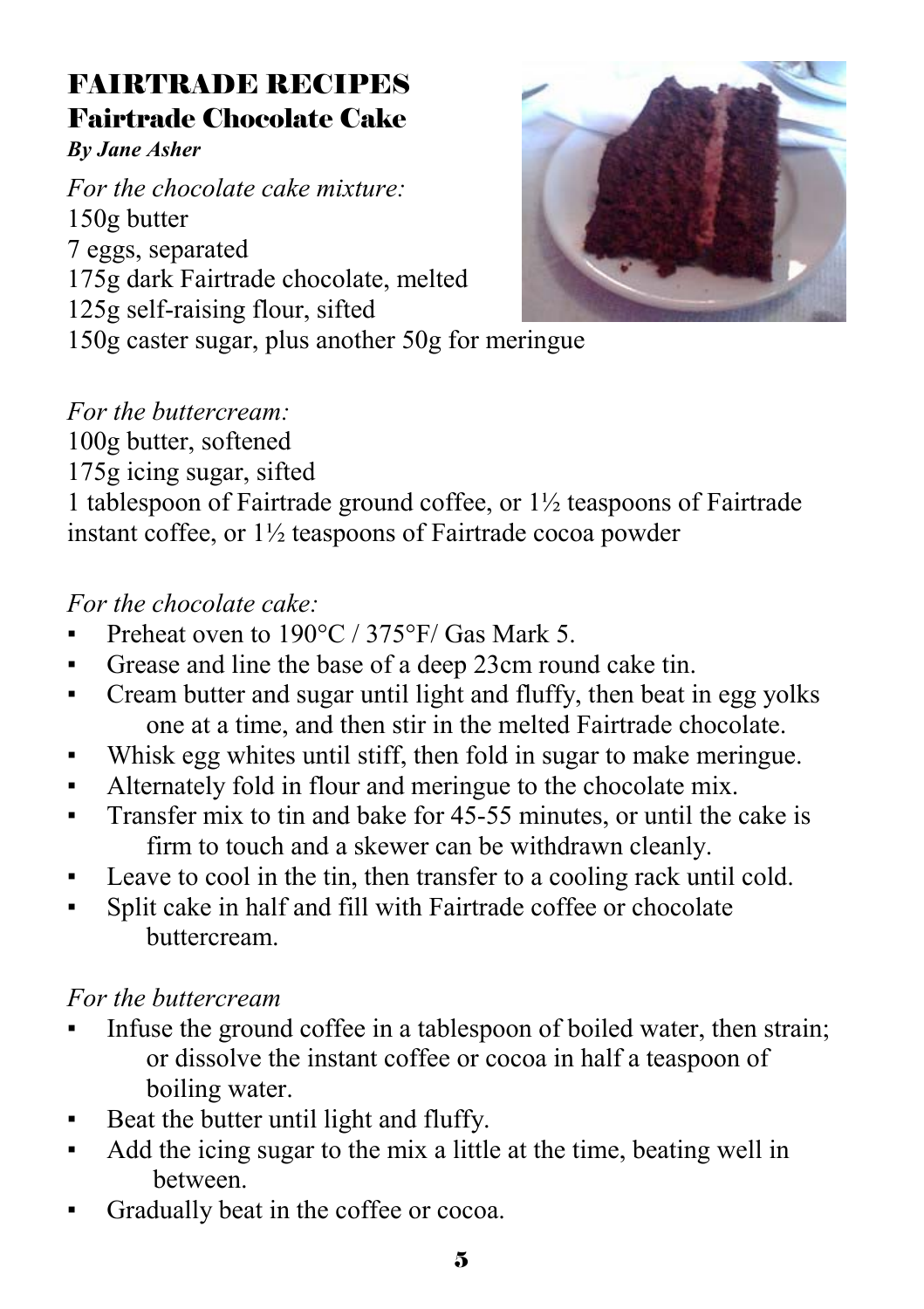#### THOUGHT OF THE MONTH APRIL 2006

I've had one of those awkward days recently. I expect you know what I mean. From the time I got up to the time I went to bed I was dropping things, upsetting things, knocking things over. Do you have days like that too? Fortunately such days don't come too frequently but they crop up every now and again, and of course you never know when they are going to come along.

Every day is a new day and we never know when it begins just what sort of day it will be. We all have our good, bad and indifferent days. We have our happy days and our sad days. Those of us on our



own sometimes have our lonely days, although we probably keep quiet about them.

Life would be much less interesting and much less of a challenge if every day was the same. How monotonous and boring it would be. I enjoy a good sing but a most off-putting idea of heaven is sitting around (playing a harp??) and singing all day. Variety, they say, is the spice of life and I feel that will be equally true of the life to come. Adrian Plass, in one of his books, expresses the hope that there will be cricket in heaven, but I don't expect he'd like there to be cricket and nothing else when he gets there. There is a strong creative spirit in all of us and I feel that we shall be given greater opportunities to develop that spirit, perhaps in a different or mature way, in the life that lies ahead.

Meanwhile, let us rejoice and thank God that every day we are given is different, offering fresh opportunities and fresh challenges which we can meet together with Him.

*Bill Cox* 

$$
\overbrace{\hspace{1.5cm}}<0>\overbrace{\hspace{1.5cm}}
$$

*"If you are swept off your feet, it's time to get on your knees" Frederick Beck*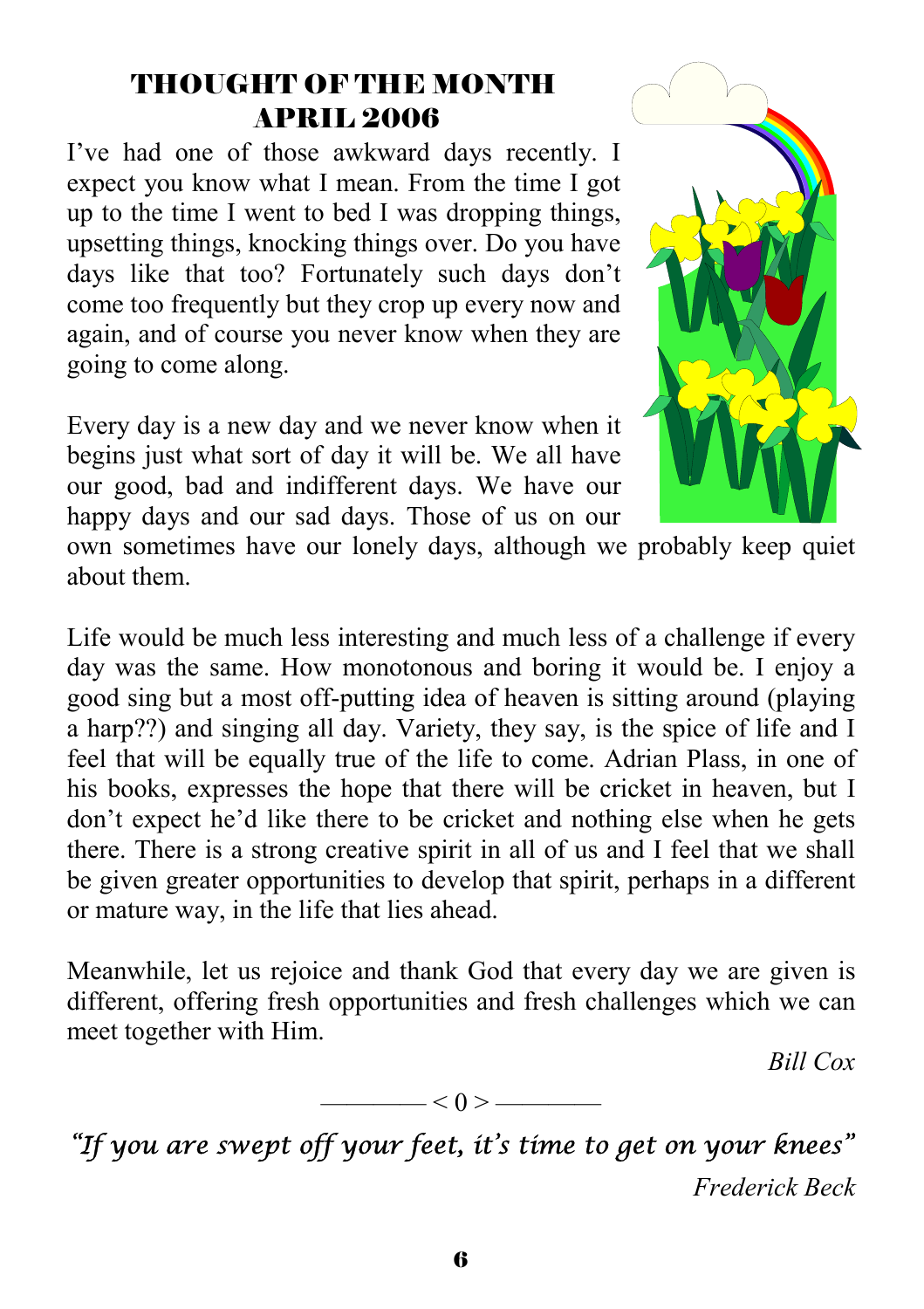### ARE WE RECYCLING ENOUGH ?



Most of us have recycling facilities at home and are using this for paper, card, plastic, glass etc. *(If you are not doing this, then you should be!)* 

This facility is not available at the Church and I would urge **everyone** using the premises to take home anything that can be recycled instead of

just putting it into the bins. Most Wednesdays I come home with cardboard, paper, plastic, etc, that I find around the dustbins outside or in the kitchen.

*PLEASE TAKE ANY RECYCLING HOME WITH YOU!! Maralyn Loft*   $\qquad$   $\qquad$   $\qquad$   $\qquad$   $\qquad$   $\qquad$   $\qquad$   $\qquad$   $\qquad$   $\qquad$   $\qquad$   $\qquad$   $\qquad$   $\qquad$   $\qquad$   $\qquad$   $\qquad$   $\qquad$   $\qquad$   $\qquad$   $\qquad$   $\qquad$   $\qquad$   $\qquad$   $\qquad$   $\qquad$   $\qquad$   $\qquad$   $\qquad$   $\qquad$   $\qquad$   $\qquad$   $\qquad$   $\qquad$   $\qquad$   $\qquad$   $\qquad$ 

*"We should all be concerned about the future, because we will have to spend the rest of our lives there" Charles Kettering* 



## *Narnia's 'Dawn Treader'*  Spot the Differences Solution

- 1. Flag on the ship
- 2. Missing window
- 3. Extra porthole
- 4. Dragon head missing beard
- 5. Mermaid stick missing prongs
	- 6. Missing seaweed
	- 7. Black belt on mermaid
- 8. Small fishes missing from shoal
	- 9. Extra large fish
	- 10. Two more snails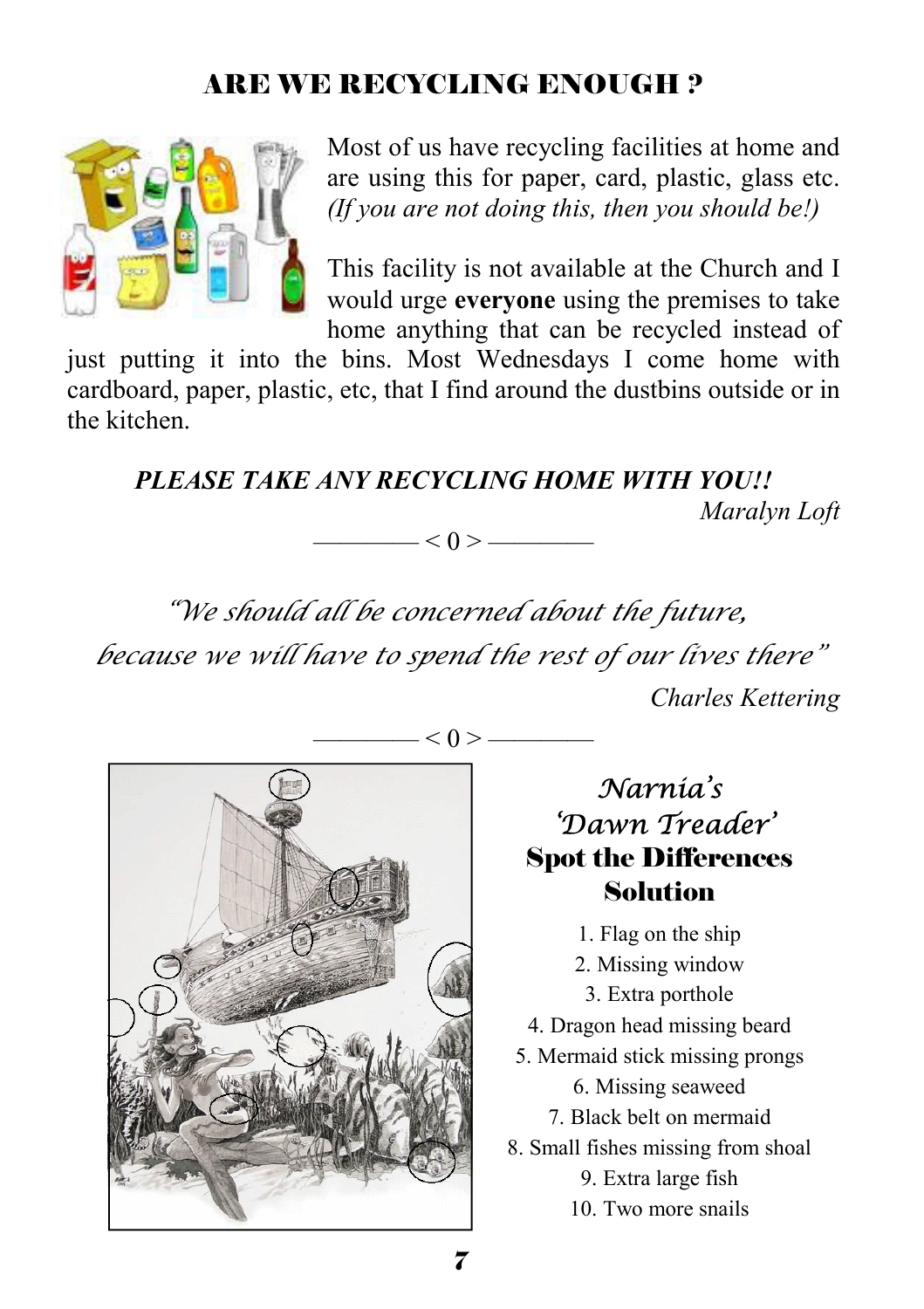#### JESUS IS THE MESSIAH !!

The Old Testament verses are the prophecy; the New Testament verses proclaim the fulfilment. *Check them all out for yourself!* 

Born of a virgin (Isaiah 7:14; Matthew 1:21-23) A descendant of Abraham (Genesis 12:1-3; 22:18; Matthew 1:1-17; Galatians 3:16) Of the tribe of Judah (Genesis 49:10; Luke 3:23-33; Hebrews 7:14) Of the house of David (2 Samuel 7:12-16; Matthew 1:1-17) Born in Bethlehem (Micah 5:2, Matthew 2:1; Luke 2:4-7) Taken to Egypt (Hosea 11:1; Matthew 2:14-15) Herod´s killing of the infants (Jeremiah 31:15; Matthew 2:16-18) Anointed by the Holy Spirit (Isaiah 11:2; Matthew 3:16-17) Heralded by the messenger of the Lord (John the Baptist) (Isaiah 40:3-5; Malachi 3:1; Matthew 3:1-3) Would perform miracles (Isaiah 35:5-6; Matthew 9:35) Would preach good news (Isaiah 61:1; Luke 4:14-21) Would minister in Galilee (Isaiah 9:1; Matthew 4:12-16) Would cleanse the Temple (Malachi 3:1; Matthew 21:12-13) Would enter Jerusalem as a king on a donkey (Zechariah 9:9; Matthew 21:4-9) Would be rejected by Jews (Psalm 118:22; I Peter 2:7)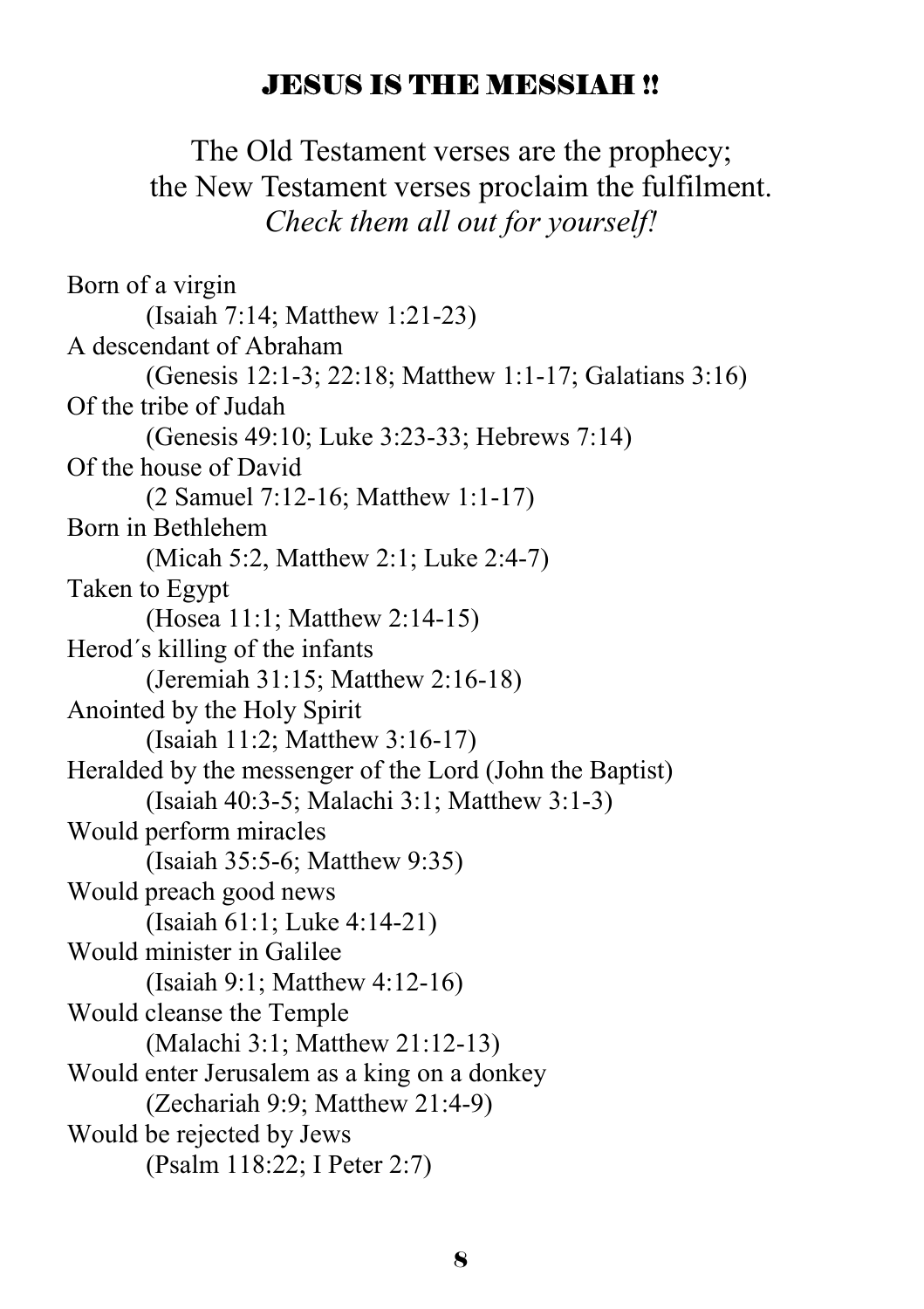Die a humiliating death

(Psalm 22; Isaiah 53) involving:

- rejection (Isaiah 53:3; John 1:10-11; 7:5,4
- betrayal by a friend (Psalm 41:9; Luke 22:3-4; John 13:1
- sold for 30 pieces of silver (Zechariah 11:12; Matthew 26:14-15)
- silence before His accusers (Isaiah 53:7; Matthew 27:12-14)
- being mocked (Psalm 22: 7-8; Matthew 27:31)
- beaten (Isaiah 52:14; Matthew 27:26)
- spit upon (Isaiah 50:6; Matthew 27:30)
- piercing His hands and feet (Psalm 22:16; Matthew 27:31)
- being crucified with thieves (Isaiah 53:12; Matthew 27:3)
- praying for His persecutors (Isaiah 53:12; Luke 23:34)
- piercing His side (Zechariah 12:10; John 19:34)
- given gall and vinegar to drink

(Psalm 69:21, Matthew 27:34, Luke 23:36)

- no broken bones (Psalm 34:20; John 19:32-36)
- buried in a rich man´s tomb (Isaiah 53:9; Matthew 27:57-60)

- casting lots for His garments (Psalm 22:18; John 19:23-24)

Would rise from the dead!!

(Psalm 16:10; Mark 16:6; Acts 2:31)

Ascend into Heaven

(Psalm 68:18; Acts 1:9)

Would sit down at the right hand of God

(Psalm 110:1; Hebrews 1:3)



#### By the Way

Are you aware that the statistical odds are of one man fulfilling just 7 of the prophecies?

*1 in a 100 billion, billion, billion, billion (10 to the 38th power)!!*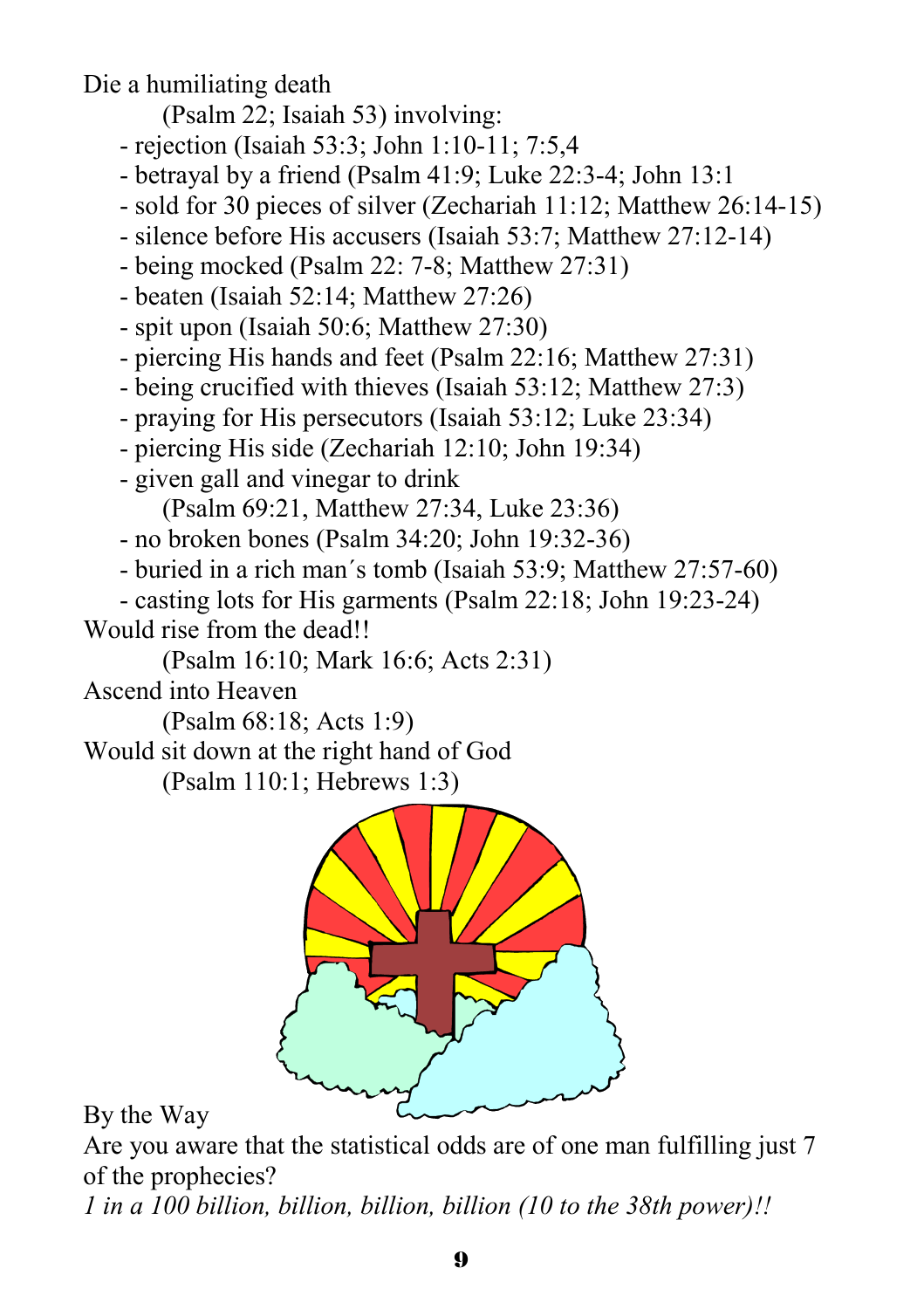#### OUR FIRST ALPHA COURSE

Who knows what God can do with small beginnings!

Our first Alpha Course will have been completed by the time the April Newsletter comes out. During the weeks of preparation, there were times when some of us thought too much about the pitfalls and there was much anxiety if we were going to do it right. As often happens when the doing the Lord's work, the enemy tried his hardest to discourage us. We soon came to realise the need for constant prayer when we could support and encourage each



other. Though we have started off small in numbers which became depleted because of sickness, there have been many positive results and it has been proven a deep learning curve for many of us.

The course promised relaxed, low key and fun environment and good food all of which we experienced and more. The food far surpassed the suggested Alpha menus. We could meet people every week at church but not really get to know them until we sit and have a meal. Having a relaxed meal together is a good way to get to know each other. Surprises too. Simon, James and Ellie with their impromptu skits were entertaining and got the message on the theme of the session across. Having live speakers in between the DVD presentations provided variety though each evening was different in content.



The group discussions were also a good way to get to know each other and it was thrilling to see the changes in all of us as the Course progressed. Toward the end there was a lot more freedom in the discussions. When hearing comments like *'before the Course I had no conscience about doing wrong, now I think twice about it'*, it is evident that changes have occurred.

The Away day on the  $5<sup>th</sup>$  March took place in St Giles' Church hall,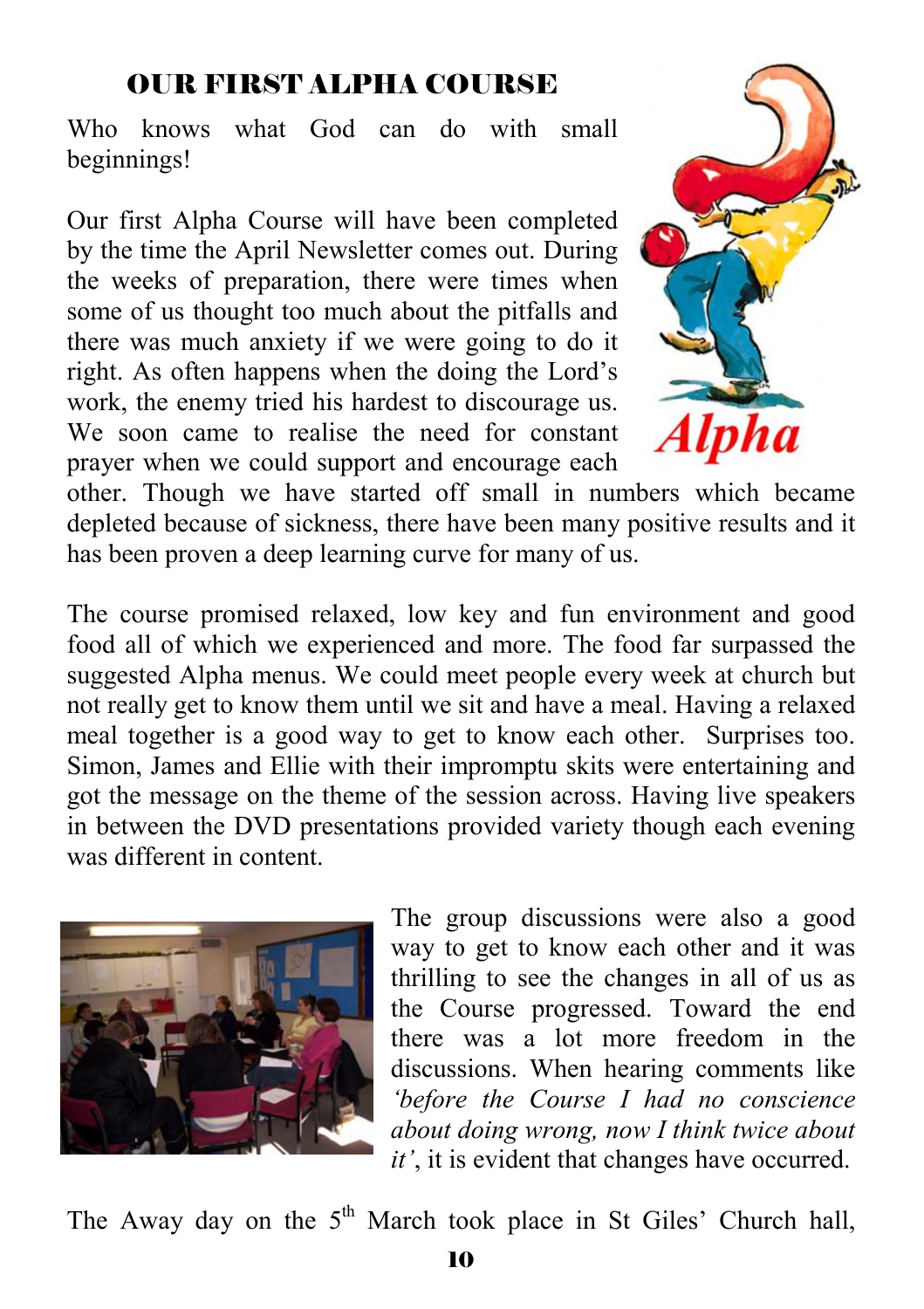

Ashtead when we focused on the work of the Holy Spirit. There was tangible evidence that the Holy Spirit was present among us and used John, Bob and Janet's presentations to enlighten us. Discussion followed as to where do we go from here? The group expressed a desire to meet regularly as a Housegroup which is very

encouraging. The day ended with another meal- the Celebration of Holy Communion when we could not but be thankful for all that the Lord has done through Alpha. A fitting end to a perfect day.

The Course would not have been possible without those who have been willing to serve in various ways. Sincere thanks go to those instrumental in prayer, technological presentations, administration, cooking and serving meals, MC and group leaders.



A great team.

The next Alpha Course is planned to start in September with a Celebration Supper and will be an opportunity for everyone in the Church to invite their friends.

*Gwen Wildman* 



*"The impulse of love that leads us to the doorway of a friend is the voice of God within and we need not be afraid to follow it" Agnes Sanford* 

*"The seed of God is in us all. Given an intelligent and hardworking farmer, it will thrive and grow up to God, whose seed it is; and accordingly its fruits will be God-natured" Meister Eckhart*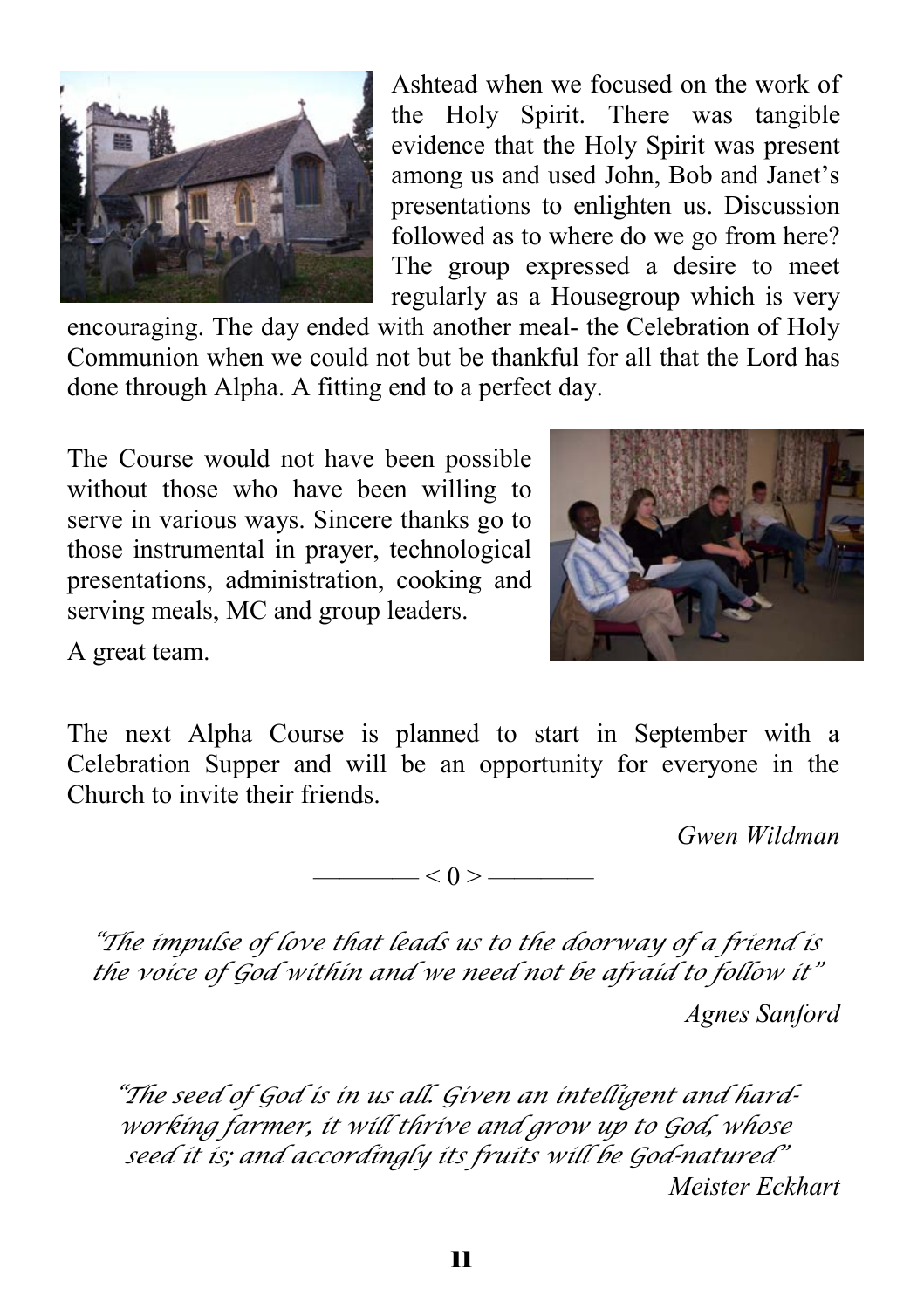#### PUZZLE CORNER



**EASTER PUZZLE COMPETITION !** 

Colour in the picture and count the number of Easter eggs. Post your picture in the Easter egg competition box in the foyer by

the book stall, along with your name and age and number of eggs and you may win a special Easter treat on Easter Sunday!

| Name: |                 |  |
|-------|-----------------|--|
| Age:  | Number of Eggs: |  |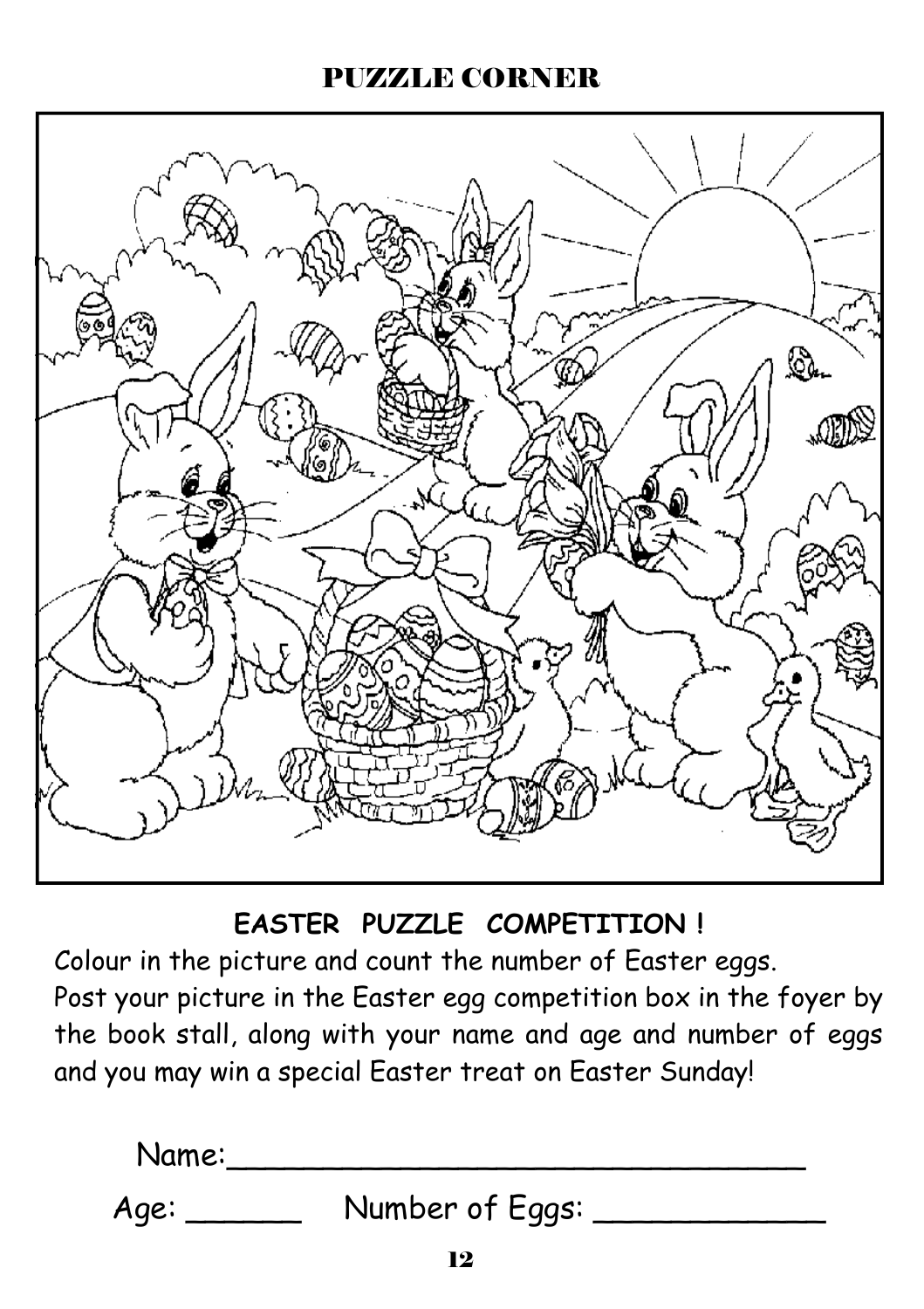

# *ASTET* Around The World

In *Belgium* and *France*, mothers sometimes tell their children that the Easter chimes bring their eggs.

Belgian children like to make nests of hay and hide them in the grass for the Easter bunny to fill. In France and some other European countries, church bells do not ring from Good Friday to Easter Sunday. One legend says that the bells fly to Rome until Easter and drop eggs on the way back for boys and girls to find.

In *Ireland*, some people dance on Easter Day to win prize cakes. They eat eggs at dawn on Easter Day to break the long fast of Lent.

In *Italy*, a priest blesses the Easter eggs before the holiday. Housewives place the eggs at the centre of the Easter table and arrange other food around them.

In *Mexico***,** at noon on the day before Easter, thousands of people fill the streets. They beat, hang and burn images of Judas Iscariot who betrayed Jesus. In many places, the Judas figure is a *pinata*, a jar filled with candy which breaks and scatters the candy for the children.

In the *Middle East*, Armenian and Syrian churches hold foot washing ceremonies on Maundy Thursday. Church officials invite beggars inside, wash their feet and give them gifts in memory of Jesus who washed his disciples' feet.

In *Finland*, at Easter, the Finns welcome spring, though in March or even April, winter still reigns here in the northernmost corner of Europe. Well before Easter, children plant rye-grass seeds in little pots. Green grass is a sure sign of spring, even if it only grows on the windowsill. Pussy willows are ancient Easter decorations, and birch twigs are placed in vases, where they soon start budding. Nowadays tulips, lilies and daffodils are flown in from the Continent, but that doesn't mean Finns didn't always have Easter 'flowers'. These were made by hand, out of tissue paper and dyed feathers.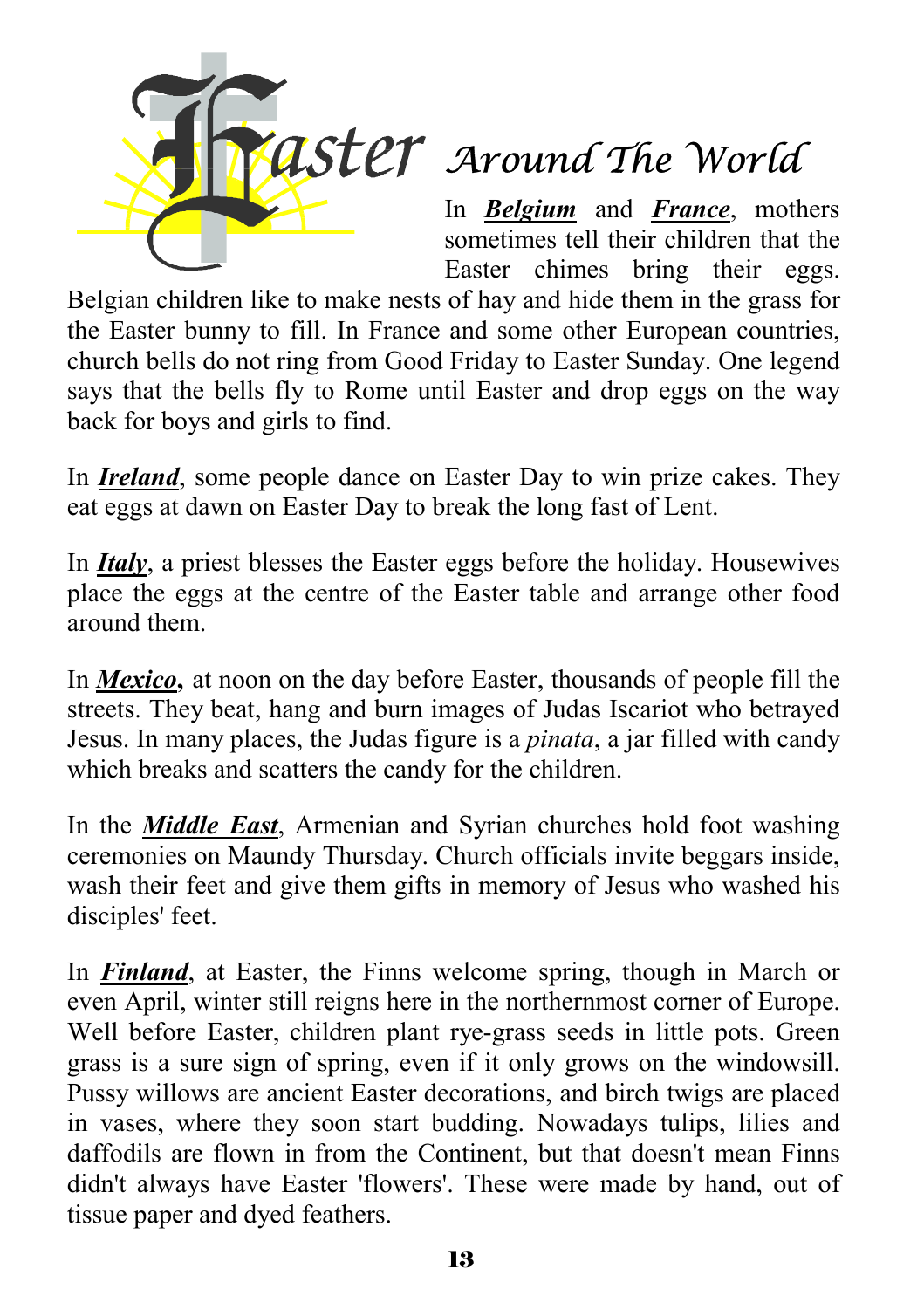# CHURCH DIARY FOR APRIL

| Sun      | $\overline{2}$ | 10.30 am          | All Age Worship led by Janet Hamblin<br>and Tony Loft                                 |
|----------|----------------|-------------------|---------------------------------------------------------------------------------------|
|          |                | $6.30 \text{ pm}$ | Communion Service led by Rev John Nyota                                               |
| Mon      | 3              | 2.45 pm           | Fellowship                                                                            |
| Tue      | $\overline{4}$ | $10-12$ pm        | Coffee and Chat                                                                       |
|          |                | $7.30 \text{ pm}$ | Men's Supper Club – Annual Service                                                    |
|          |                | $8.00 \text{ pm}$ | Time for Prayer                                                                       |
| Weds 5   |                | 7.45 pm           | Midways Group $-$ <i>Easter Meeting</i> $-$ Bill Cox                                  |
| Fri      | 7              | 12.30 pm          | Luncheon Club                                                                         |
| Sat      | 8              |                   | Spring Synod at Central Hall, Westminster                                             |
| Sun      | 9              | 10.30 am          | Palm Sunday Service led by Rev John Nyota                                             |
| Mon 10   |                | 2.45 pm           | Fellowship                                                                            |
|          |                | $8.00 \text{ pm}$ | <b>Holy Week Meditation</b>                                                           |
| Tue      | 11             | $10-12$ pm        | Coffee and Chat                                                                       |
|          |                | 8.00 pm           | Holy Week Meditation                                                                  |
| Weds12   |                | $8.00 \text{ pm}$ | Holy Week Meditation                                                                  |
| Thur 13  |                | 8.00 pm           | Maundy Thursday Service                                                               |
| Fri      | 14             | 10.30 am          | Good Friday Service at Merton Park<br><b>Baptist Church</b>                           |
|          |                | 12.30 pm          | Good Friday Picnic at Hurst Park                                                      |
| Sun      | -16            | $6.00$ am         | Sunrise Communion on Cannon Hill Common<br>followed by Breakfast at Martin Way Church |
|          |                | 10.30 am          | Easter Day Service with Communion led by<br>Rev John Nyota                            |
| Mon $17$ |                | 2.45 pm           | Fellowship - No Meeting - Easter Bank Holiday                                         |
| Tue      |                | 18 10-12 noon     | Coffee and Chat                                                                       |
|          |                | 7.30 pm           | Men's Supper Club - The Garden Centre Industry<br><b>Rev Stuart Veitch</b>            |
|          |                | $8.00 \text{ pm}$ | Time for Prayer                                                                       |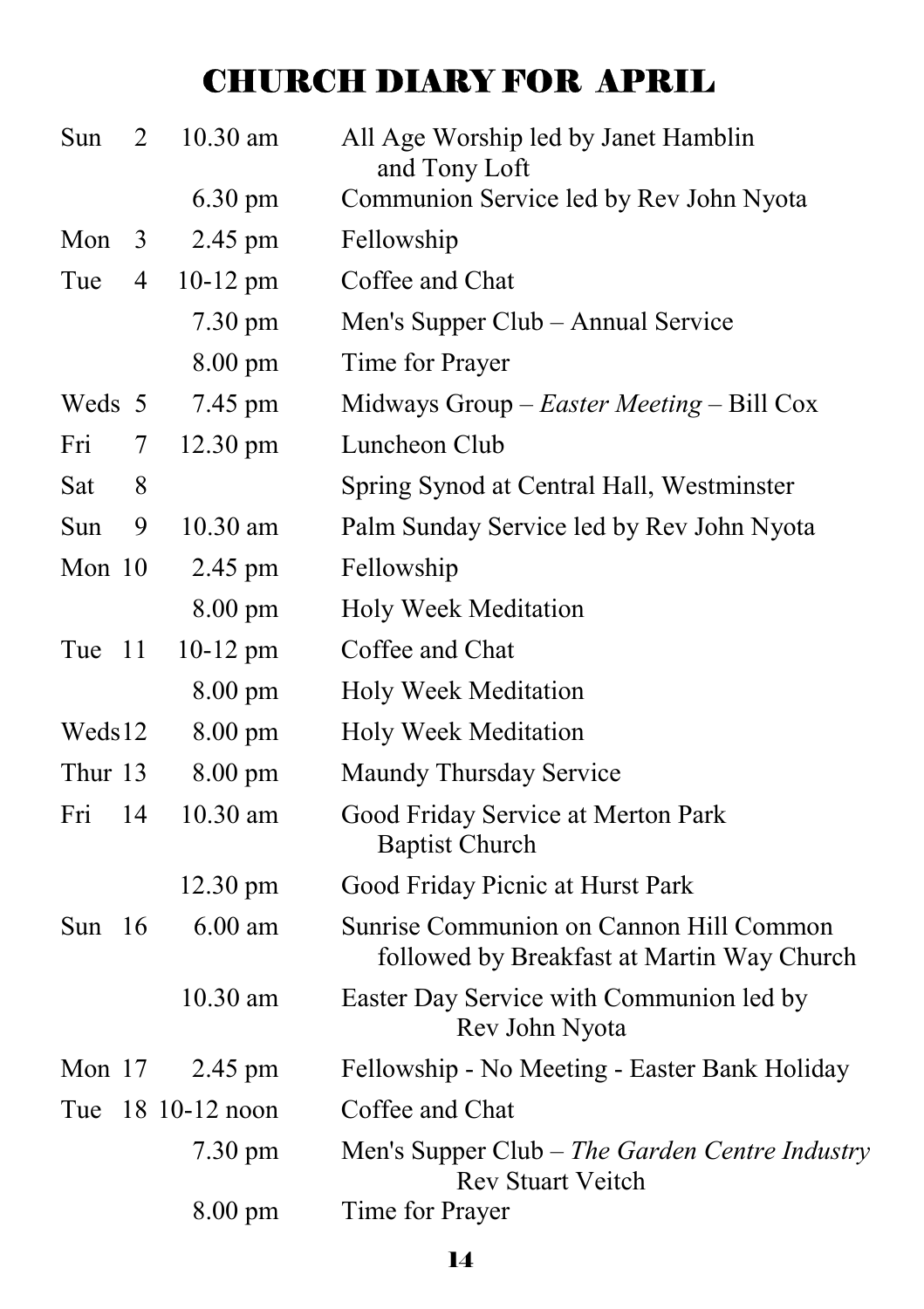| Weds 19  | 7.45 pm            | Midways Group - Our Trip to America -<br>Lesley and Mike Mortley |
|----------|--------------------|------------------------------------------------------------------|
| Fri $21$ | $12.30 \text{ pm}$ | Luncheon Club                                                    |
| Sun $23$ | $10.30$ am         | Praise Service led by Janet and Bob Hamblin                      |
|          | 11.30 am           | <b>General Church Meeting</b>                                    |
| Mon $24$ | 3.45 pm            | Fellowship                                                       |
| Tue 25   | $10-12$ pm         | Coffee and Chat                                                  |
|          | $8.00 \text{ pm}$  | Time for Prayer                                                  |
| Weds26   | $10.30$ am         | Morning Communion led by Rev John Nyota                          |
| Sun $30$ | $10.30$ am         | Morning Service led by Rev John Nyota                            |

*Please refer to the Website (www.martinway.org.uk) or Weekly Notice Sheet for any additional information* 

We wish all of those why celebrate a birthday this month a very

 $\leq 0$  >  $\qquad$ 

# *Happy Birthday*

and especially to:

**Celia Johnson on 4th April Rosie Randell on 10th April Kim Nyota on 16th April Phoebe Pallister on 29th April**